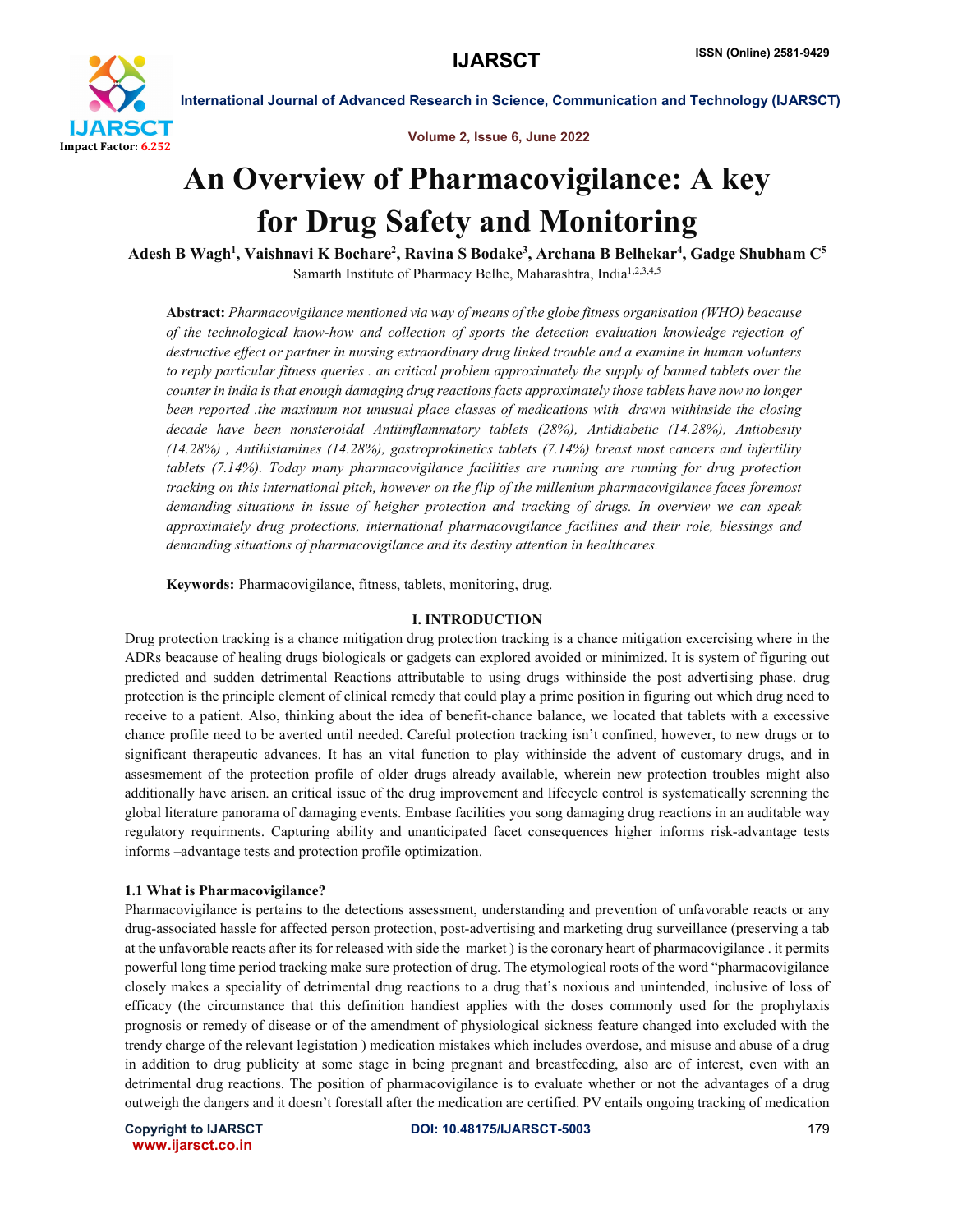

### Volume 2, Issue 6, June 2022

to make sure they stay secure for use, in particular on account that formerly undetected detrimental occasions can arise at any time. In fact, there are numerous motives why scientific trials might not find each viable aspect effect. The variety of individuals who get hold of the drug in an ordeal might be a failry small variety in assessment to standard distribution, so its miles possibly extra reactions will happen.

# 1.2. The Aim of Pharmacovigilance?

The world health organizations (WHO) define pharmacovigilance as the "the technological know how to of collecting , monitoring , researching assessing and comparing records from healthcare vendors and suffers at the damaging outcomes of medicinal drugs and biologics also in step with WHO , pharmacovigilance has 4 primary they are enhance affected person are and protection when it comes to using medicines and all scientific and paramedical interventions enhance public fitness and protection when it comes to using medicines makes a contribution to the evaluation of benefit, harm, effectiveness and greater powerful (along with cost-powerful )( along with cost-powerful ) use and sell understanding training and scientific education in pharmacovigilance and its powerful verbal exchange to fitness specialist and the public.

# 1.3. Method of Causality Assessment?

Many researchers evolved numerous strategies pf causality evaluation of ADRs with the aid of using the use of unique standards like chronological dating among the management of the drug and the incidence of the aid of using in vivo or in vitro exams and previous. One of the maximum broadly used CATs is the Naranjo ADR opportunity scale. This is a easy 10-object questionnaire that classifies the chances that a response is associated with a drug the usage of standards including timing, plausibility/evidence, de-mission and rechallenge / preceding exposure.

## 1.4. Method Utilized in Pharmacovigilance?

Passive surveillance strategies contain the use of spontaneous negative occasion reviews voluntarily despatched with the aid of using healthcare experts or sufferers to the advertising authorization holder or regulatory authority here, facts associated with the negative reactions are accumulated in a principal or nearby database. The identification of the reporter stays anonymous, however patient-associated information like country, age, gender, and pre-current co-morbidities may be recovered from the reporting forms. This technique goals to reveal positive particular drug-associated damaging occasion drug-associated damaging occasion and seeks to check the wide variety of damaging.



Fig.1 Pharmacovigilance & Drug Safety

#### 1.5. Worldwide Soldiers of Pharmacovigilance

A complicated and essential dating exists among extensive degrees extensive degrees of companions withinside the exercise of drug protection monitoring. These companions should collectively anticipate, apprehend and reply to the

www.ijarsct.co.in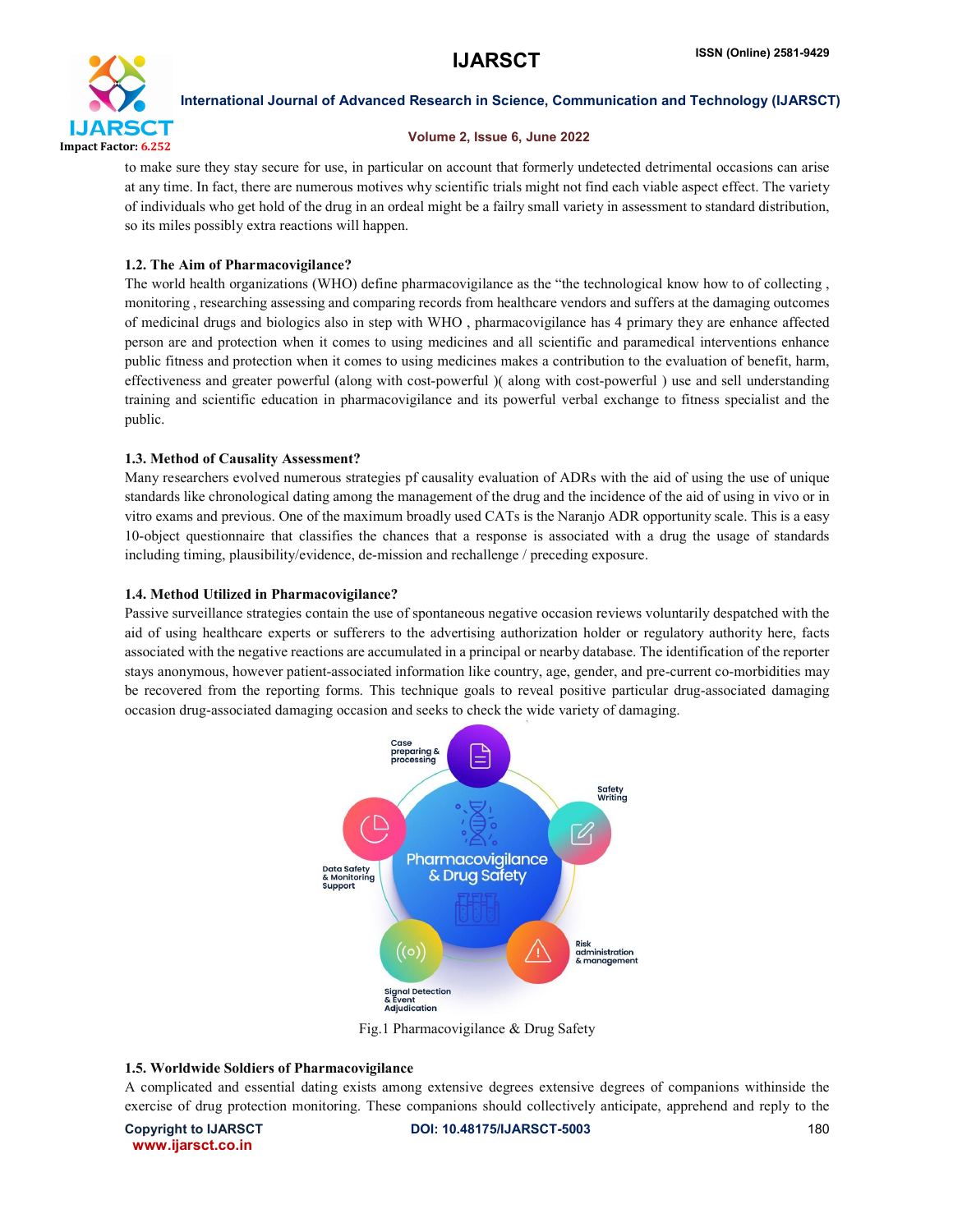

#### Volume 2, Issue 6, June 2022

constantly growing needs and expectancies of the public, fitness administrators, coverage officials, politicians and fitness professionals. The quality assurance and safety: the crew is part of the department of essential drugs and medicines policy, withinside the WHO health technology and pharmaceuticals cluster. The reason of the branch is to assist store lives and enhance fitness with aid using remaining the large hole among the ability that critical pills need to provide and the fact that for hundreds of thousands of people, specially the negative and disadvantaged, drugs are unavailable, unaffordable, risky or improperly used.

# 1.6. The Uppsala Monitoring Centre

Uppsala Monitoring Centre (UMC) is an impartial centre for drug protection and medical studies running for a global in which the secure and powerful use of drug treatments is commonplace. The uppsala monitoring centre: the predominant characteristic of the Uppsala monitoring centre is to control the global database of ADR reviews acquired from national centers and has facilitated verbal exchange among international locations to sell fast identity of signals. As an independent, non-income foundation, we paintings with the world health organization and interact stakeholders who proportion our imaginative and prescient of advancing drug protection collectively with the worldwide pharmacovigilance community.

## 1.7. Historical Perspectives of who-Drug Safety Monitoring

In 2002, greater than sixty five nations have their personal pharmacovigilance centers. Membership of the WHO for international drug monitoring is coordinated through the WHO collaborating centre for international drug monitoring, referred to as Uppsala monitoring centre (UMC). Pharmacovigilance is now firmly primarily based totally on sound medical standards and is critical to powerful scientific practice. The subject desires to increase similarly to fulfill public expectancies and the needs of contemporary-day public health. The sixteenth world health assembly followed a resolution (WHA 16.36) that reaffirmed the want for early motion in regard to speedy dissemination of statistics on detrimental drug reactions and led later to advent of the WHO pilot research project for international drug monitoring. The motive of this turned into to increase a system, relevant internationally, for detecting formerly unknown or poorly understood detrimental outcomes of medicines.

# 1.8. Clinical Trial Regulations

The Clinical trials regulations harmonises the approaches for evaluation and supervision of medical trials for evaluation and supervision of medical trials for the duration of the EU. The evaluation, authorization and supervision of medical trials are the duties of EU member states and European Economic Area (EEA) countries. The MHRA (Medicines and healthcare products regulatory agency), is a central authority enterprise withinside the UK that peotects contributors at some stage in a medical trials withinside the US is referred to as the FDA food and drug administrations.



www.ijarsct.co.in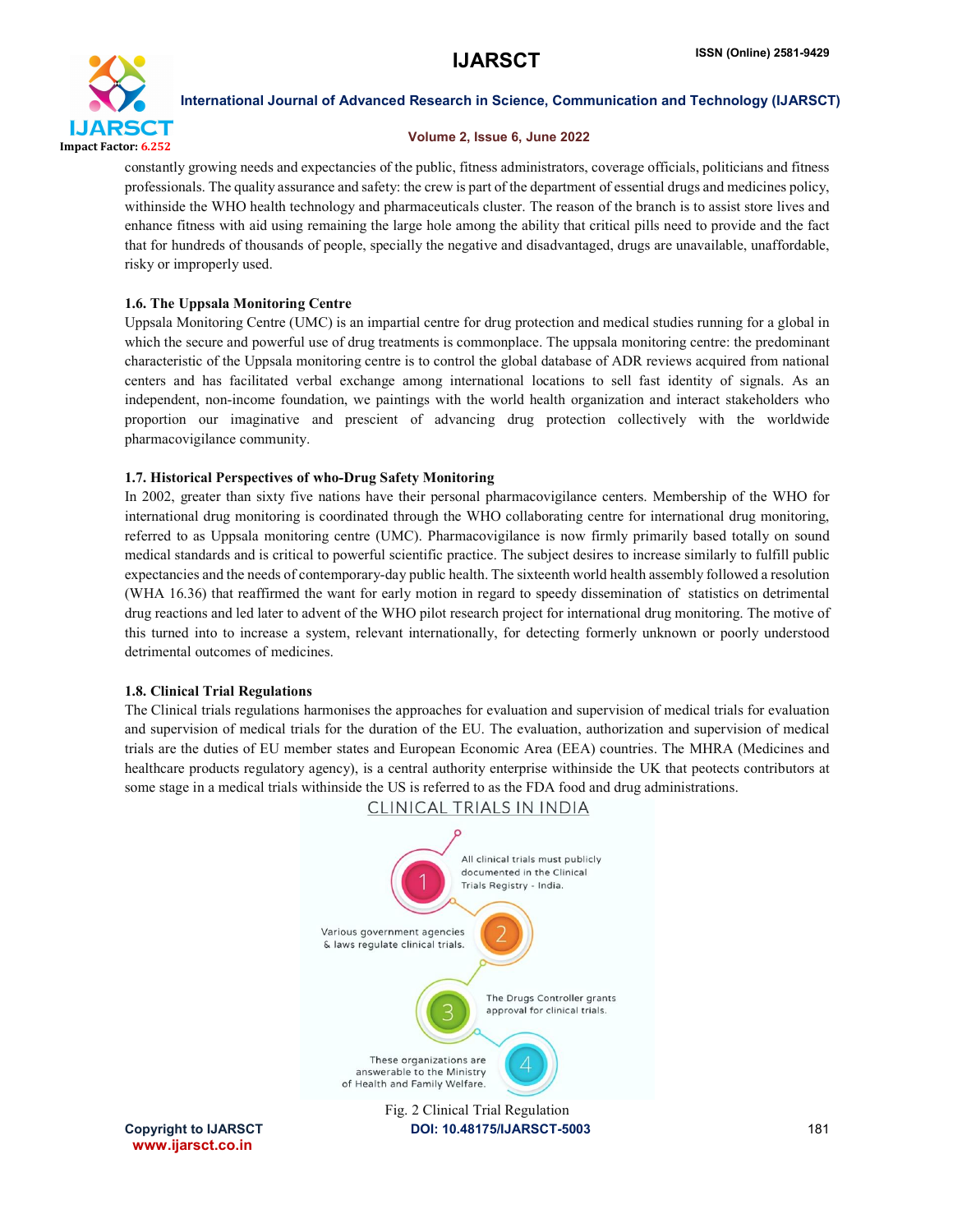

#### Volume 2, Issue 6, June 2022

# 1.9. Adverse Drug Reaction (ADRs)

An destructive drug responsive (ADRs) may be described as 'an substantially dangerous or unsightly response as a result of an intervention associated with the usage of medicinal product; destructive results commonly are expecting risk from destiny management and warrant prevention, or particular treatment, or alteration of the dosage design regimen, or withdrawal of the product.'1 since 2012, the definition has protected reactions going on due to error, misuse or abuse, and to suspected reactions to drugs which can be unlicensed or getting used off-label further to the approved use of approved use of a medicinal product in everyday doses. While this modification doubtlessly alters the reporting and surveillance executed with the aid of using manufactures and drugs regulators, in medical exercise it need to now no longer have an effect on our method to dealing with ADRs.



# 1. 10 Post Marketing Drug Safety Monitoring

Post marketing surveillance (PMS), additionally called submit marketplace surveillance, is the exercise of tracking the protection of a pharmaceutical drug or scientific tool after it's been launched available in the marketplace and is an critical a part of the technological know-how of pharmacovigilance. Other vital postmarketing surveillance additives encompass unapproved or off-label drug use, issues with orphan drugs, and shortage of paediatric formulations, in addition to problems regarding trials in paediatric population. FDA video display units negative occasions together with negative reactions and poisonings. The agency make use of this records to replace drug labelling, and, on uncommon occasions, to reevaluate the approval or advertising decisions.

#### II. CONCLUSION

Most of the nations setup pharmacovigilance centres to reveal drug protection but milliniorie pharmacovigilance attention foremost demanding situations for progressed tracking in end pharmacovigilance look at of technological know-how and collection of sports regarding the detaction assessment and avoidance of unfavorable drug impact or every other drug hassle the expertise of drug unfavorable drug reactions studies, intensive, tracking spontaneous reporting.

#### **REFERENCES**

- [1]. World health organization. The importance of pharmacovigilance- safety monitoring of medicinal products. World health organization, Geneva.2002:
- [2]. Mann RD, Andrews EB, eds. John wiley & sons LTD, pharmacovigilance, chichester.2002.
- [3]. Shuka SS, Gidwani B, Pandey R , Rao SP, singh V Vyas A, importance pharmacovigilance in indian pharmaceutical industry, Asian journal of research in pharmaceutical science 2012 .
- [4]. Taofikat BA , savovi J, Ernst E, Method for causality assessment of adverse drug reactions a systemic review, drug safety, 2008;31(1):21-37.
- [5]. WHO, pharmacovigilance: ensuring the safe use of medicines, Geneva: WHO.2004;
- [6]. Loupi E Ponchon AC, Ventre JJ, Everux JC, Imputabilty of a teratogenic effect. Therapie, 1968;41(3):207-10
- [7]. Kulkarni SK, ghand book of experimental pharmacology, 3rd ed. Vallabh prakashan New Delhi, 2004; P21.